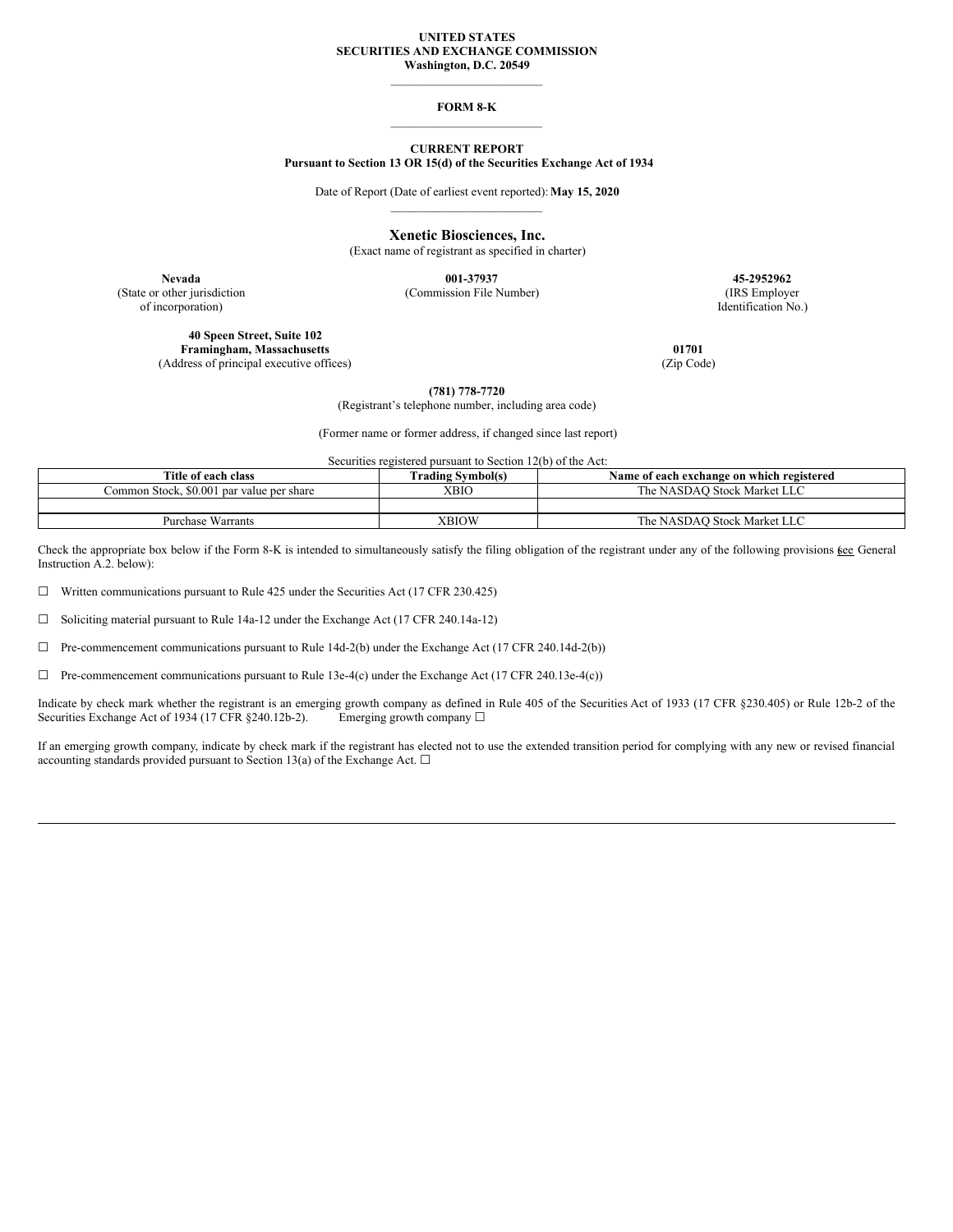## **Item 1.01. Entry into a Material Definitive Agreement.**

On May 15, 2020, Xenetic Biosciences, Inc. (the "Company") and Scripps Research entered into a Research Funding and Option Agreement (the "Agreement"), pursuant to which the Company has agreed to provide Scripps Research an aggregate of up to \$3.0 million to fund research relating to advancing the pre-clinical development of XCART™, the Company's personalized Chimeric Antigen Receptor T-Cell technology. The research funding is payable by the Company to Scripps Research on a quarterly basis in accordance with a negotiated budget, which provides for an initial payment of approximately \$300,000 on the date of the Agreement and subsequent quarterly payments of approximately \$300,000 over a 27-month period. Under the Agreement, Scripps Research has granted the Company a license within the Field (as defined in the Agreement) to any Patent Rights or Technology (as defined in the Agreement) under the terms of that certain license agreement with Scripps Research, dated February 25, 2019, assigned to the Company on March 1, 2019. Additionally, the Company has the option to acquire a worldwide exclusive license to Scripps Research's rights in the Technology or Patent Rights not already licensed to the Company, as well as a non-exclusive, royalty-free, non-transferrable license to make and use Scripps Research Technology (as defined in the Agreement) solely for the Company's internal research purposes during the performance of the research program contemplated by the Agreement.

Unless earlier terminated, the term of the Agreement continues from the date of the Agreement for three years. The Agreement may be terminated by the Company with 30 days advance written notice to Scripps Research or by Scripps Research if the Company fails to make timely payments due under the Agreement, subject to 30 days' written notice to cure such nonpayment. The Agreement may further be terminated by either party in the event of the other party's uncured failure to perform any obligations under the Agreement or the bankruptcy of the other party.

The foregoing summary of the Agreement is not complete and is qualified in its entirety by reference to the full text of the Agreement, which the Company intends to file with the Securities and Exchange Commission as an exhibit to its next Quarterly Report on Form 10-Q.

## **Item 7.01 Regulation FD Disclosure.**

On May 19, 2020, the Company issued a press release announcing that it has entered into the Agreement, a copy of which is attached hereto as Exhibit 99.1.

The press release attached to this report as Exhibit 99.1 is furnished pursuant to this Item 7.01 and shall not be deemed filed in this or any other filing of the Company under the Securities Exchange Act of 1934, as amended, unless expressly incorporated by specific reference in any such filing.

### **Item 9.01. Financial Statements and Exhibits.**

(d) Exhibits

| Exhibit No. | <b>Description</b>                 |
|-------------|------------------------------------|
| 99.1        | Press Release, dated May 19, 2020. |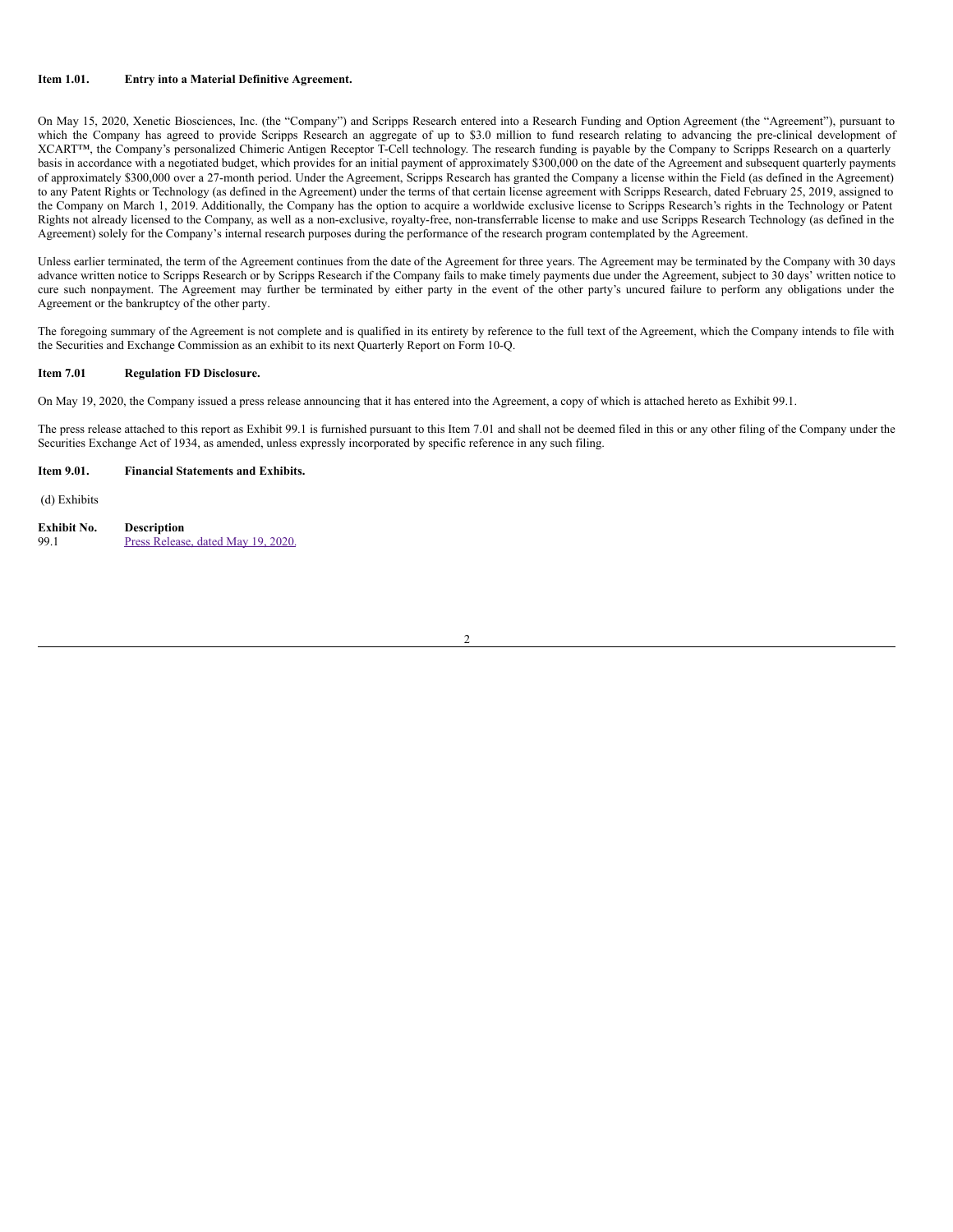## **SIGNATURES**

Pursuant to the requirements of the Securities Exchange Act of 1934, the registrant has duly caused this report to be signed on its behalf by the undersigned hereunto duly authorized.

# **XENETIC BIOSCIENCES, INC.**

By: /s/ James Parslow Date: May 19, 2020 Name: James Parslow Title: Chief Financial Officer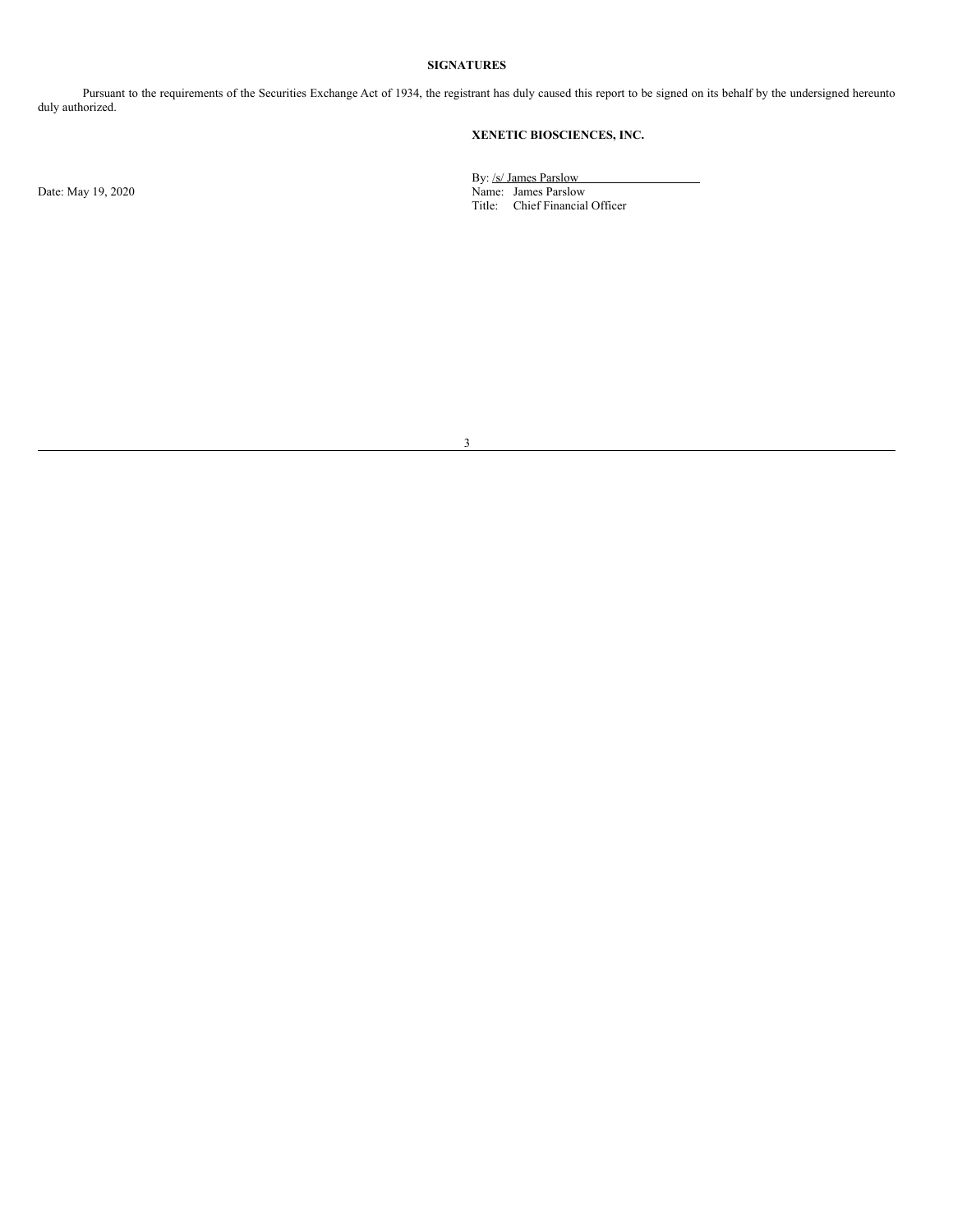<span id="page-3-0"></span>

## Xenetic Biosciences, Inc. Announces Research and Development Collaboration with Scripps Research to Advance XCART<sup>IM</sup> Platform

*– Represents significant milestone in strategic development plan to advance XCART through academic collaborations –*

*– Provides access to leading research institution with world renowned immunology expertise –*

*– Company engaged in ongoing discussions to potentially add additional academic and development collaborators –*

**FRAMINGHAM, MA – (May 19, 2020)** – Xenetic Biosciences, Inc. (NASDAQ: XBIO) ("Xenetic" or the "Company"), a biopharmaceutical company focused on advancing XCART™, a personalized CAR T platform technology engineered to target patient- and tumor-specific neoantigens, announced today it has entered into a research funding and option agreement ("the Agreement") with Scripps Research to advance the development of the XCART™ technology for B cell malignancies.

The XCART platform is a significantly differentiated, proprietary approach to personalized CAR T therapy for the treatment of multiple tumor types of B-cell Non-Hodgkin lymphomas, and was originally developed by Scripps Research in collaboration with the Shemyakin-Ovchinnikov Institute of Bioorganic Chemistry. XCART is believed to have the potential to significantly enhance the safety and efficacy of cell therapy for B-cell lymphomas by generating patient- and tumor-specific CAR T cells.

"We are thrilled to partner with Scripps Research to aid in the development of XCART. Not only are they a leading, world renowned research and development organization, but they are also one of the original developers of the XCART platform," commented Jeffrey Eisenberg, Chief Executive Officer of Xenetic. "We believe that the team at Scripps Research, given their deep knowledge and understanding of the XCART platform, is uniquely qualified to guide key aspects of our preclinical development program. They will also provide method development expertise as the program moves towards process development for clinical manufacturing. We expect this collaboration to be one of the integral elements in our strategy of leveraging academic and development partners to provide operational efficiencies as we drive XCART toward clinical manufacturing and ultimately first-in-human studies."

The XCART technology platform was designed to utilize an established screening technique to identify polypeptide domains that selectively bind to the unique B-cell receptor ("BCR") on the surface of an individual lymphoma patient's malignant B-cell clones. This BCR-selective targeting domain is engineered into the antigen-binding domain of a chimeric antigen receptor ("CAR"), creating the possibility of a CAR T treatment that should only recognize a given patient's malignant B-cell clones. An expected result for XCART is limited off-tumor toxicities, such as B-cell aplasia. Xenetic's clinical development program will seek to confirm the early preclinical results, and to demonstrate a more attractive safety profile than existing therapies.

"We are pleased to enter this agreement with Xenetic to participate in the preclinical development of the XCART platform. Our past experience with the technology will suit us well as we work closely with the Xenetic team to advance this platform for B cell malignancies," added Dr. Richard Lerner, Lita Annenberg Hazen Professor of Immunochemistry at Scripps Research.

Under the terms of the Scripps Research agreement, Xenetic will be granted an exclusive license to certain intellectual property arising from the research program in the field of B-cell malignancies, as well as an option to acquire rights and licenses to new intellectual property outside of that field. Xenetic is actively engaged in ongoing discussions to advance the development of XCART through additional collaborations with academic or development partners.

### **About Scripps Research**

Scripps Research is an independent, nonprofit biomedical institute ranked the most influential in the world for its impact on innovation. With campuses in La Jolla, California, and Jupiter, Florida, we are advancing human health through profound discoveries that address pressing medical concerns around the globe.

Our drug discovery and development division, Calibr, works hand-in-hand with scientists across disciplines to bring new medicines to patients as quickly and efficiently as possible, while teams at Scripps Research Translational Institute harness genomics, digital medicine and cutting-edge informatics to understand individual health and render more effective healthcare.

Scripps Research also trains the next generation of leading scientists at our Skaggs Graduate School, consistently named among the top 10 U.S. programs for chemistry and biological sciences. Learn more at http://www.scripps.edu.

1